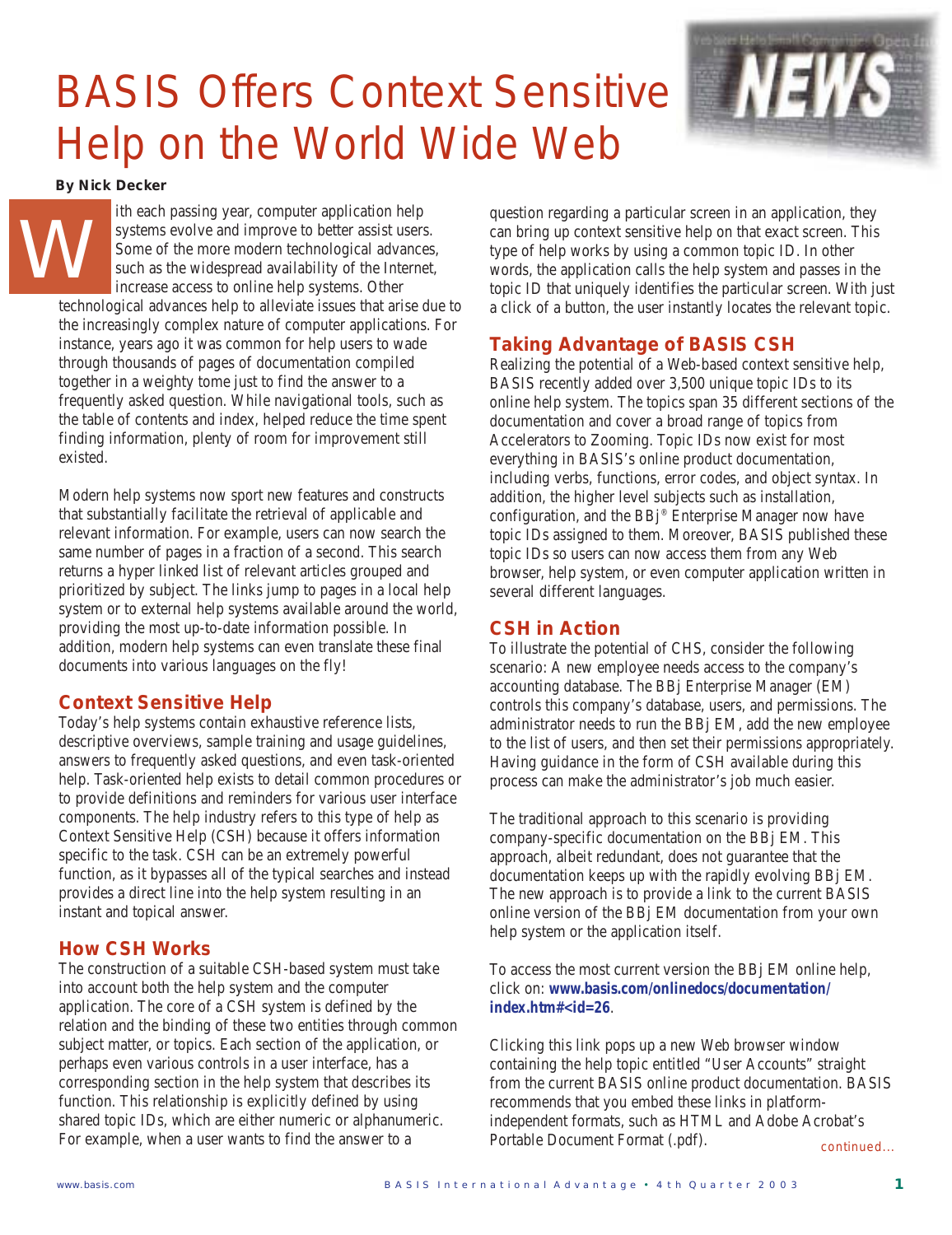\* Note that the links used in this article invoke a new instance of your Web browser that displays the appropriate section of the BASIS online documentation. In order for CSH to work correctly, you must have an Internet connection and your browser configured to not block popup windows.



**Figure 1.** Resultant CSH Popup.

### **Additional Uses for CSH**

There are many potential use cases for integrating BASIS's help into your application or help system. BASIS's online help system covers various subjects and concepts that directly relate to the configuration and performance of your application. All you need to do is add a link or a couple of lines of code and you can instantly have access to documentation detailing everything from adding and configuring printers to memory management and application optimization.

For example, you could take advantage the BASIS SETOPTS documentation by providing links into the SETOPTS verb or Configurator online help topics:

#### **Configurator SETOPTS:**

*www.basis.com/onlinedocs/documentation/index.htm#<id=3047*

#### **SETOPTS Verb:**

*www.basis.com/onlinedocs/documentation/index.htm#<id=2094*

#### **Creating a CSH Link**

As a working example, this article describes the process of creating a CSH link from beginning to end using the new BBjInputD control.

The first step is to locate the topic in the documentation that describes the creation of a BBjInputD control by using the BASIS Web site's search feature. Just point your Web browser to *www.basis.com/*, select "**Documentation**" from the Search drop down list, type **InputD**, then press **Go**. Click on the first item returned in the list, the *INPUTD Mnemonic - Create Date Edit (INPUTD) Control*.

The second step is to create an embedded version of this link. In order to do this, you need the topic ID number. To get the topic ID, simply search for the topic name in the **MapReport.txt** file available from *www.basis.com/devtools/ documentation/index.html*. A quick search of the topic name, "INPUTD Mnemonic - Create Date Edit (INPUTD) Control" brings you to the following section in the **MapReport.txt** file:

*continued...*